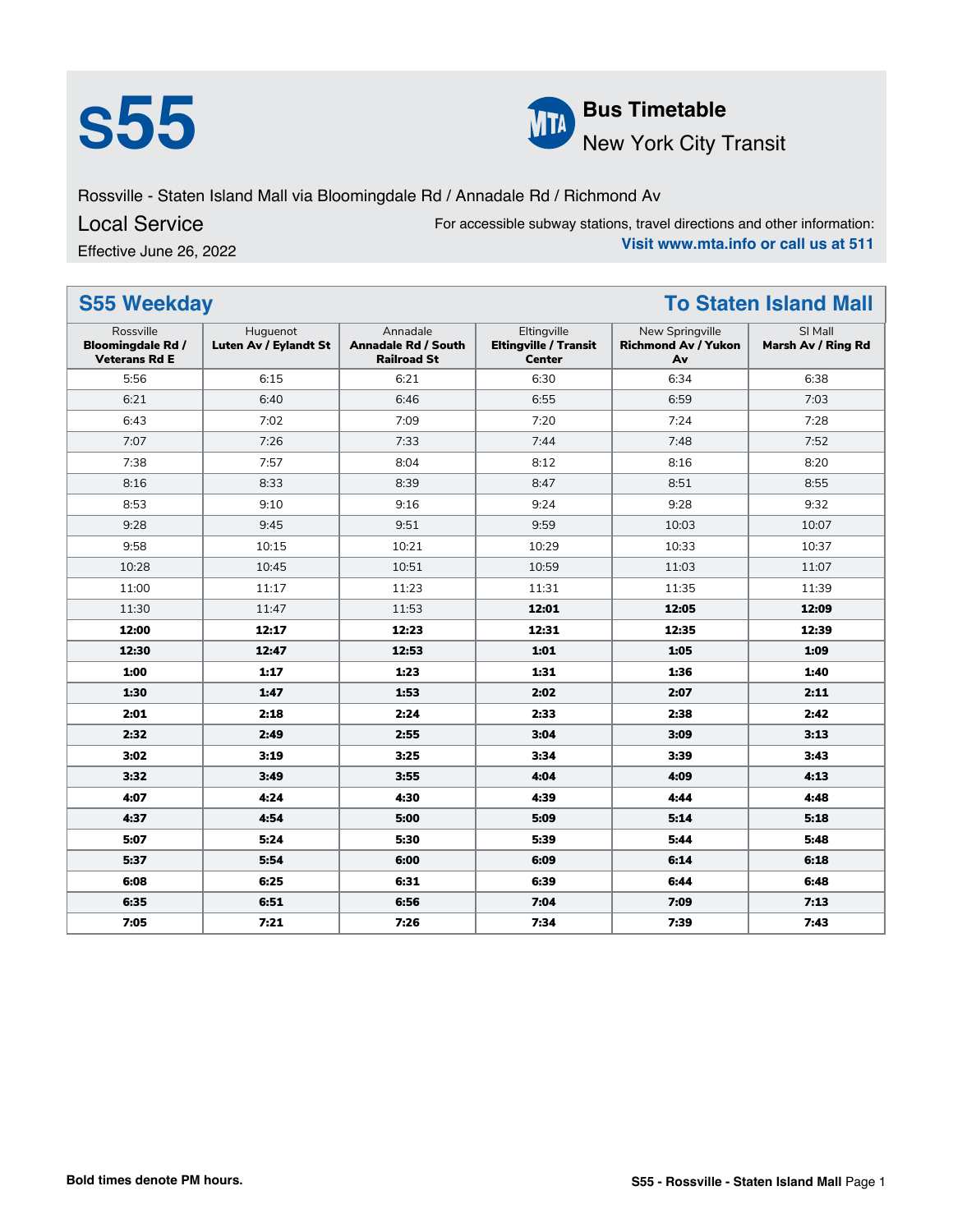| <b>S55 Weekday</b><br><b>To Rossville</b> |                                                     |                                                              |                                                              |                                   |                                                              |  |
|-------------------------------------------|-----------------------------------------------------|--------------------------------------------------------------|--------------------------------------------------------------|-----------------------------------|--------------------------------------------------------------|--|
| SI Mall<br>Marsh Av / Ring Rd             | New Springville<br><b>Richmond Av / Yukon</b><br>Av | Eltingville<br><b>Eltingville / Transit</b><br><b>Center</b> | Annadale<br><b>Annadale Rd / South</b><br><b>Railroad St</b> | Huguenot<br>Luten Av / Eylandt St | Rossville<br><b>Bloomingdale Rd/</b><br><b>Veterans Rd E</b> |  |
| 6:15                                      | 6:20                                                | 6:24                                                         | 6:34                                                         | 6:41                              | 6:57                                                         |  |
| 6:45                                      | 6:50                                                | 6:54                                                         | 7:04                                                         | 7:11                              | 7:27                                                         |  |
| 7:15                                      | 7:20                                                | 7:24                                                         | 7:34                                                         | 7:41                              | 7:57                                                         |  |
| 7:45                                      | 7:50                                                | 7:54                                                         | 8:04                                                         | 8:11                              | 8:27                                                         |  |
| 8:15                                      | 8:20                                                | 8:24                                                         | 8:34                                                         | 8:41                              | 8:57                                                         |  |
| 8:45                                      | 8:50                                                | 8:54                                                         | 9:04                                                         | 9:11                              | 9:27                                                         |  |
| 9:15                                      | 9:20                                                | 9:24                                                         | 9:34                                                         | 9:39                              | 9:54                                                         |  |
| 9:45                                      | 9:50                                                | 9:54                                                         | 10:03                                                        | 10:08                             | 10:23                                                        |  |
| 10:15                                     | 10:20                                               | 10:24                                                        | 10:33                                                        | 10:38                             | 10:53                                                        |  |
| 10:45                                     | 10:50                                               | 10:54                                                        | 11:03                                                        | 11:08                             | 11:23                                                        |  |
| 11:15                                     | 11:20                                               | 11:24                                                        | 11:33                                                        | 11:38                             | 11:53                                                        |  |
| 11:45                                     | 11:50                                               | 11:54                                                        | 12:03                                                        | 12:08                             | 12:23                                                        |  |
| 12:15                                     | 12:20                                               | 12:24                                                        | 12:33                                                        | 12:38                             | 12:53                                                        |  |
| 12:45                                     | 12:50                                               | 12:54                                                        | 1:03                                                         | 1:08                              | 1:23                                                         |  |
| 1:15                                      | 1:20                                                | 1:24                                                         | 1:33                                                         | 1:38                              | 1:55                                                         |  |
| 1:45                                      | 1:50                                                | 1:54                                                         | 2:04                                                         | 2:09                              | 2:26                                                         |  |
| 2:15                                      | 2:20                                                | 2:24                                                         | 2:34                                                         | 2:39                              | 2:56                                                         |  |
| 2:45                                      | 2:50                                                | 2:54                                                         | 3:04                                                         | 3:09                              | 3:26                                                         |  |
| 3:20                                      | 3:25                                                | 3:29                                                         | 3:39                                                         | 3:44                              | 4:01                                                         |  |
| 3:50                                      | 3:55                                                | 3:59                                                         | 4:09                                                         | 4:14                              | 4:31                                                         |  |
| 4:20                                      | 4:25                                                | 4:29                                                         | 4:39                                                         | 4:44                              | 5:01                                                         |  |
| 4:50                                      | 4:55                                                | 4:59                                                         | 5:09                                                         | 5:14                              | 5:31                                                         |  |
| 5:21                                      | 5:26                                                | 5:30                                                         | 5:40                                                         | 5:45                              | 6:02                                                         |  |
| 5:51                                      | 5:56                                                | 6:00                                                         | 6:09                                                         | 6:14                              | 6:29                                                         |  |
| 6:21                                      | 6:26                                                | 6:30                                                         | 6:39                                                         | 6:44                              | 6:59                                                         |  |
| 6:51                                      | 6:56                                                | 7:00                                                         | 7:09                                                         | 7:14                              | 7:29                                                         |  |
| 7:20                                      | 7:25                                                | 7:29                                                         | 7:38                                                         | 7:43                              | 7:58                                                         |  |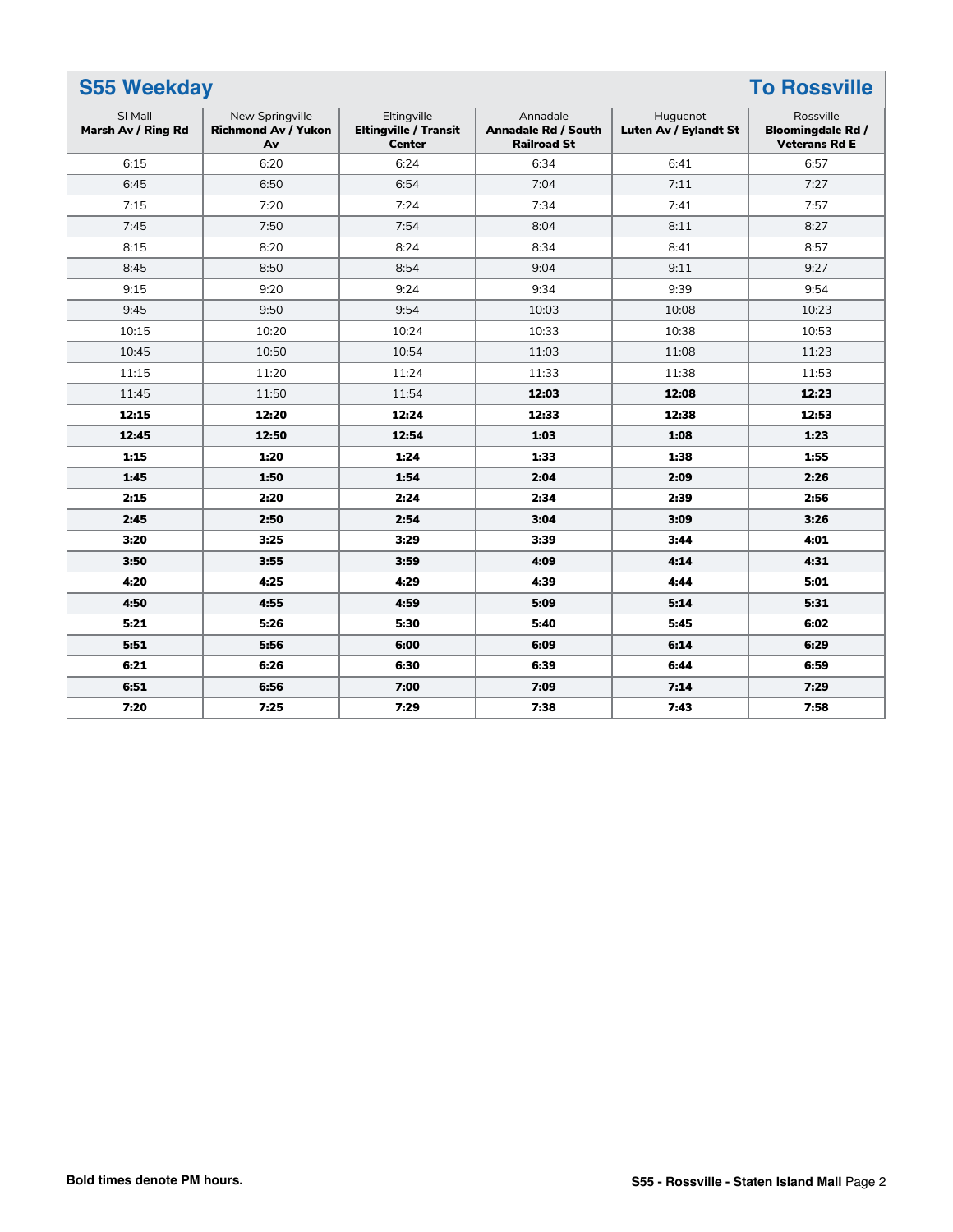



For accessible subway stations, travel directions and other information:

**Visit www.mta.info or call us at 511**

Rossville - Staten Island Mall via Bloomingdale Rd / Annadale Rd / Richmond Av

## Local Service

Effective June 26, 2022



|                                                           | si055a19077 cs                         |  |  |  |  |  |
|-----------------------------------------------------------|----------------------------------------|--|--|--|--|--|
| <b>S55 MAP LEGEND</b>                                     |                                        |  |  |  |  |  |
| Local/Limited/SBS Bus Transfers: shown in bold blue type. |                                        |  |  |  |  |  |
| <b>Terminal</b>                                           | Supplemental Service                   |  |  |  |  |  |
| <b>MTA SIR Railway Station</b>                            | School Days (early AM<br>and early PM) |  |  |  |  |  |
|                                                           |                                        |  |  |  |  |  |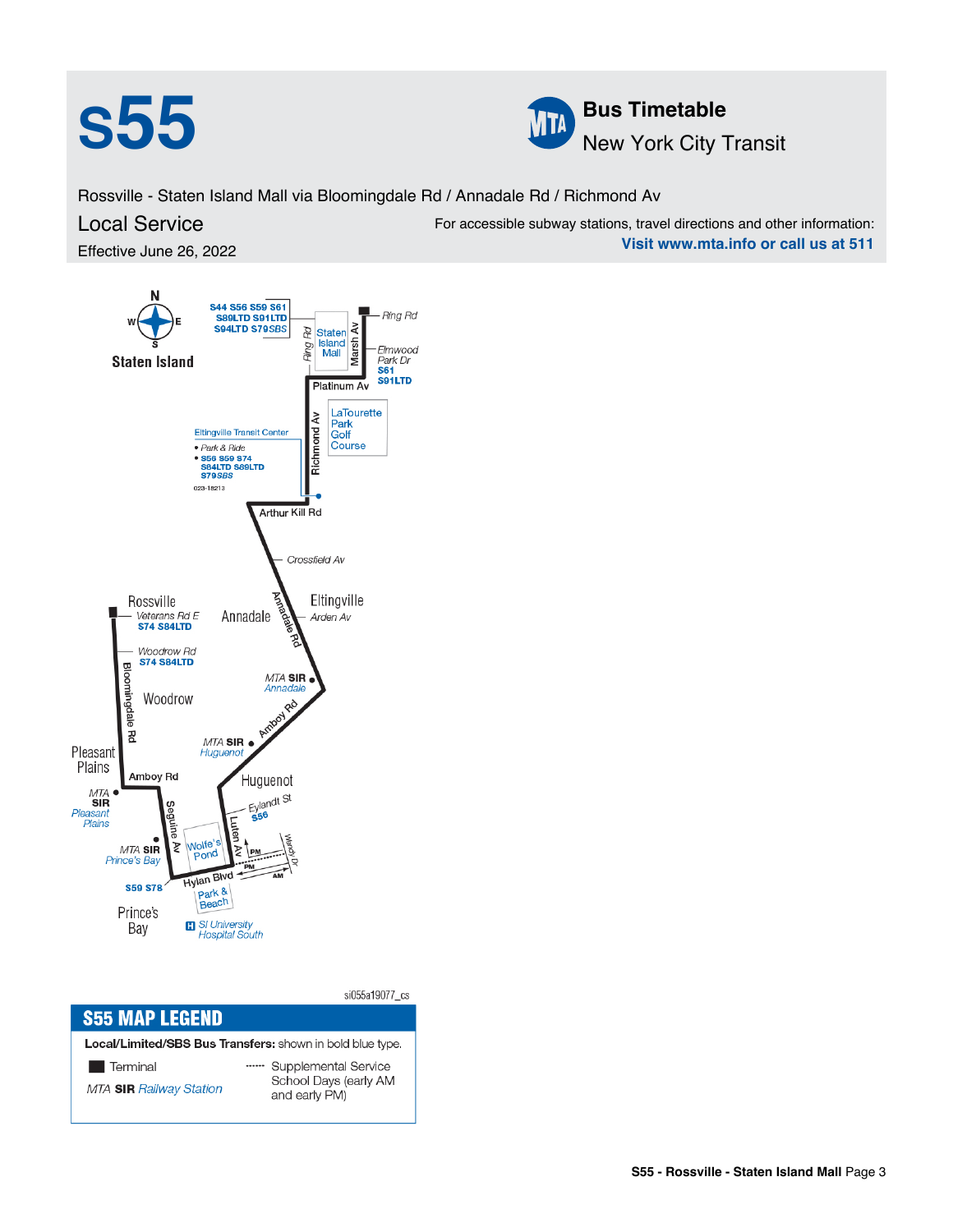**Fares** – MetroCard® is accepted for all MTA New York City trains (including Staten Island Railway - SIR), and, local, Limited-Stop and +SelectBusService buses (at MetroCard fare collection machines). Express buses only accept 7- Day Express Bus Plus MetroCard or Pay-Per-Ride MetroCard. All of our buses and +SelectBusService Coin Fare Collector machines accept exact fare in coins. Dollar bills, pennies, and half-dollar coins are not accepted. OMNY is the MTA's new fare payment system. Use your contactless card or smart device to pay the fare on buses and subways. Visit omny.info for details of the rollout.

**Free Transfers** – Unlimited Ride MetroCard permits free transfers to all but our express buses (between subway and local bus, local bus and local bus etc.) Pay-Per-Ride MetroCard allows one free transfer of equal or lesser value if you complete your transfer within two hours of the time you pay your full fare with the same MetroCard. If you pay your local bus fare with coins, ask for a free electronic paper transfer to use on another local bus.

**Reduced-Fare Benefits** – You are eligible for reduced-fare benefits if you are at least 65 years of age or have a qualifying disability. Benefits are available (except on peak-hour express buses) with proper identification, including Reduced-Fare MetroCard or Medicare card.

**Children** – The subway, SIR, local, Limited-Stop, and +SelectBusService buses permit up to three children, 44 inches tall and under to ride free when accompanied by an adult paying full fare.

**Terms and Conditions** – Fares and MetroCard use are subject to applicable tariffs and conditions of use.

## **Bus Operator Apple Award**

If you think your bus operator deserves an Apple Award--our special recognition for this service, courtesy and professionalism-- go to mta.info/customer-feedback or call 511 and give us the badge or bus number.

## **Holiday Service 2022**

**Reduced weekday service operates on:** Martin Luther King Day\*, Day After Thanksgiving\*.

**Saturday service operates on:** Presidents Day\*, Independence Day, Dec 26.

**Sunday service operates on:** Memorial Day, Labor Day, Thanksgiving Day, Christmas Day+, New Years Day+.

\* Special schedules for these days will be available at [mta.info](https://new.mta.info/) for express routes only.

+ Service information for the day preceding this holiday or holiday weekend will be provided on [mta.info](https://new.mta.info/), and on service notices posted on buses.

Information in this timetable is subject to change without notice. Traffic conditions and weather can affect running time.

| <b>Travel Help and Information</b>                     | <b>IF YOU SEE</b><br><b>SOMETHING, SAY</b><br><b>SOMETHING.</b>                                         |  |
|--------------------------------------------------------|---------------------------------------------------------------------------------------------------------|--|
| One MTA<br>511<br>One Number.<br>Call 511 and say MTA. | Be suspicious of<br>anything<br>unattended.<br>Tell a cop, an MTA<br>employee or call<br>1-888-692-7233 |  |
| TTY/TDD users only 711                                 | (1-888-NYC-SAFE).                                                                                       |  |
| <b>Online:</b> www.mta.info                            |                                                                                                         |  |

**Filing a Title VI Complaint** – MTA New York City Transit ("NYC Transit") and<br>MTA Bus Company are committed to providing non-discriminatory service to<br>ensure that no person is excluded from participation in, or denied the

To request more information about Title VI or to submit a written complaint if you believe that you have been subjected to discrimination, you may contact NYC<br>Transit's Office of Equal Employment Opportunity, 130 Livingston Street, 3rd Floor,<br>Brooklyn, NY 11201.

In addition to your right to file a complaint with NYC Transit and MTA Bus<br>Company, you have the right to file a Title VI complaint with the U.S. Department<br>of Transportation, Federal Transit Administration, Office of Civi